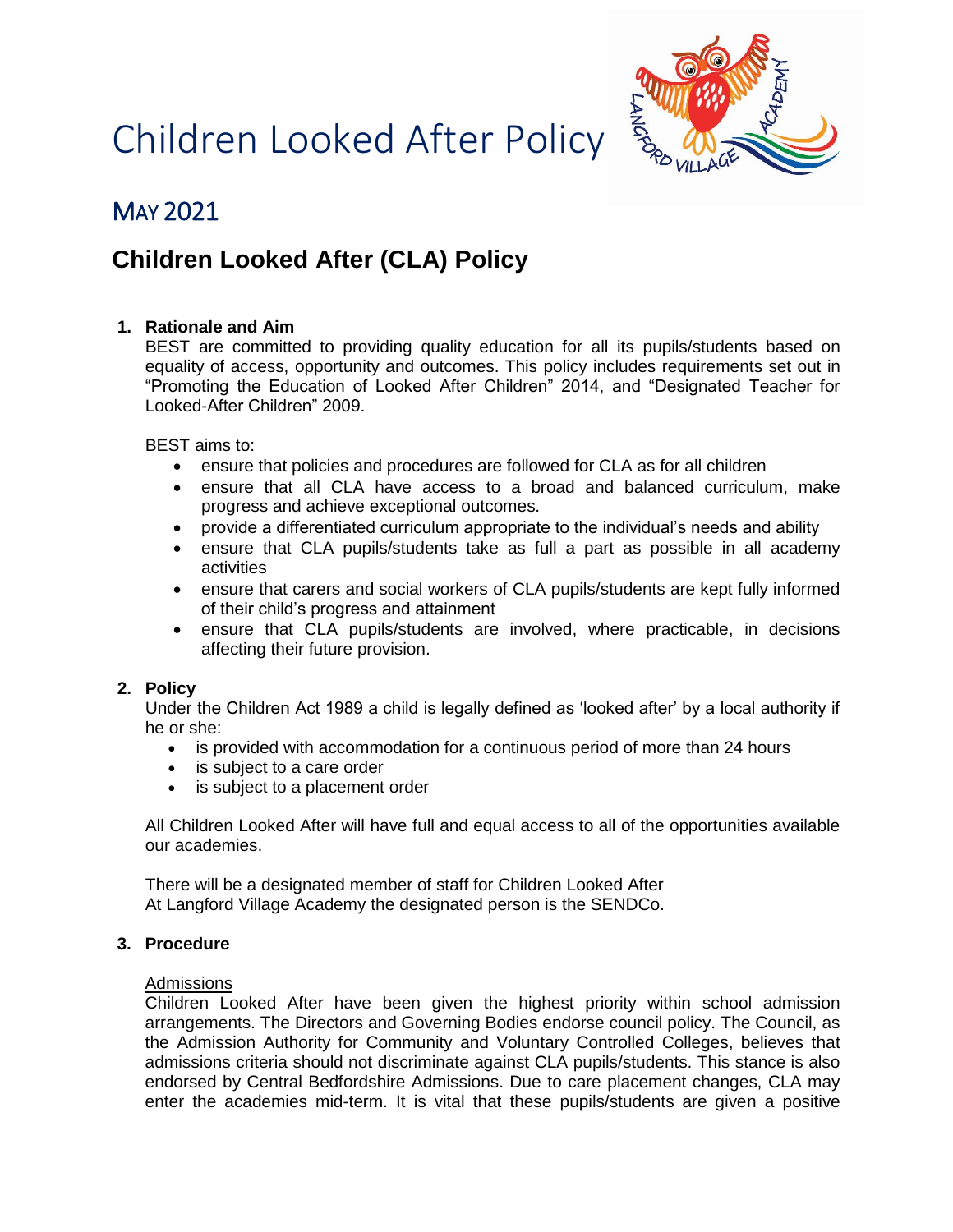welcome. If necessary they may need to be offered additional support and pre-entry visits to help the new pupil/student settle.

## Inclusion

This policy recognises that all pupils/students are entitled to a balanced, broadly based curriculum. BEST's CLA policy reinforces the need for teaching that is fully inclusive. The Governing Bodies will ensure that the academies make appropriate provision for all CLA pupils/students

#### The PEP (Personal Education Plan)

Every CLA must have a PEP, and it must be used to support the personalised learning of the child. It is coordinated in school by the designated teacher. It is vital that the academy assesses each CLA's attainment on entry to ensure continuity of learning. The academy will monitor and track the achievement and attainment of all pupils/students at regular intervals. CLA will require their PEP to be reviewed, according to their needs. The young person's views should be sought by the Designated Teacher and noted on the PEP.

As part of the PEP process there should be robust arrangements in place to ensure that any undiagnosed special educational needs are addressed through the SEND framework as soon as possible.

More information on PEPs can be found in "Promoting the Education of Looked After Children" 2014, pages 15-17.

#### Allocation of resources

The Governing Bodies will ensure that the academy allocates resources to support appropriate provision for CLA, meeting the objectives set out in this policy.

## Record Keeping

The Designated Teacher in each academy will know who all the CLA are and will have access to their relevant contact details including parents, carers and social worker. The Designated Teacher will also know about any CLA from other authorities. It is important that the academy flags CLA status appropriately in their information systems so that information is readily available as required.

### Staff Development

BEST encourage staff to attend courses that help them to acquire the skills needed to support CLA. Part of the Designated Teacher's role is to develop awareness of issues associated with CLA.

#### Partnership with parents/carers and care workers

BEST firmly believe in developing a strong partnership with parents/carers and care workers to enable CLA to achieve their potential. Review meetings are an opportunity to further this partnership working.

#### The Role of the Designated Teacher

- be an advocate for CLA within the academy
- give regard to the impact of relevant decisions for CLA on both the CLA and the rest of the academy community